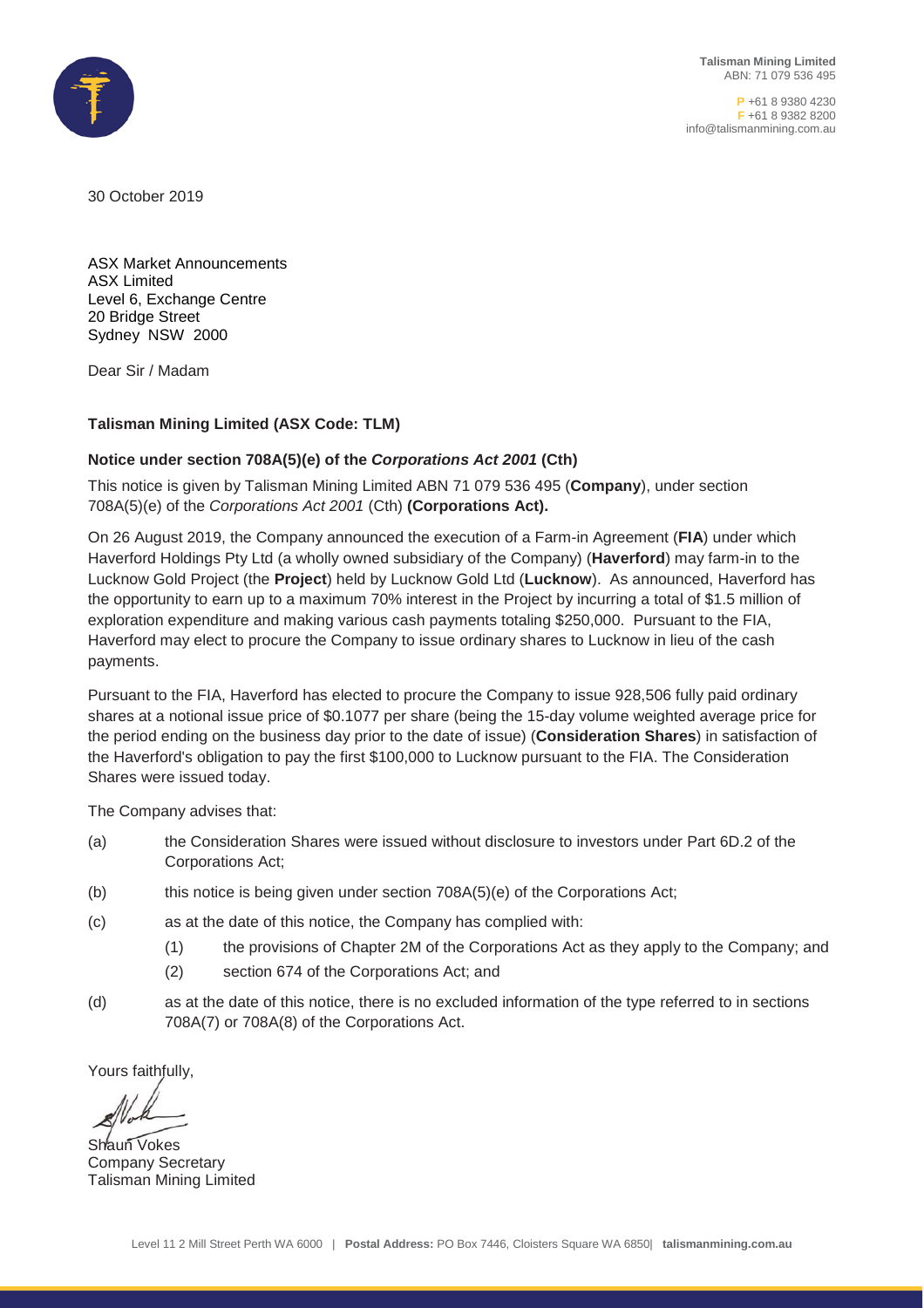*Rule 2.7, 3.10.3, 3.10.4, 3.10.5*

# **Appendix 3B**

# **New issue announcement, application for quotation of additional securities and agreement**

*Information or documents not available now must be given to ASX as soon as available. Information and documents given to ASX become ASX's property and may be made public.*

Introduced 01/07/96 Origin: Appendix 5 Amended 01/07/98, 01/09/99, 01/07/00, 30/09/01, 11/03/02, 01/01/03, 24/10/05, 01/08/12, 04/03/13

Name of entity

TALISMAN MINING LIMITED

ABN

71 079 536 495

We (the entity) give ASX the following information.

## **Part 1 - All issues**

*You must complete the relevant sections (attach sheets if there is not enough space).*

<sup>1</sup> <sup>+</sup>Class of <sup>+</sup>securities issued or to **Ordinary Shares** be issued

928,506

- 2 Number of +securities issued or to be issued (if known) or maximum number which may be issued
- 3 Principal terms of the +securities (e.g. if options, exercise price and expiry date; if partly paid +securities, the amount outstanding and due dates for payment; if <sup>+</sup>convertible securities, the conversion price and dates for conversion)

As for existing fully paid ordinary shares.

<sup>+</sup> See chapter 19 for defined terms.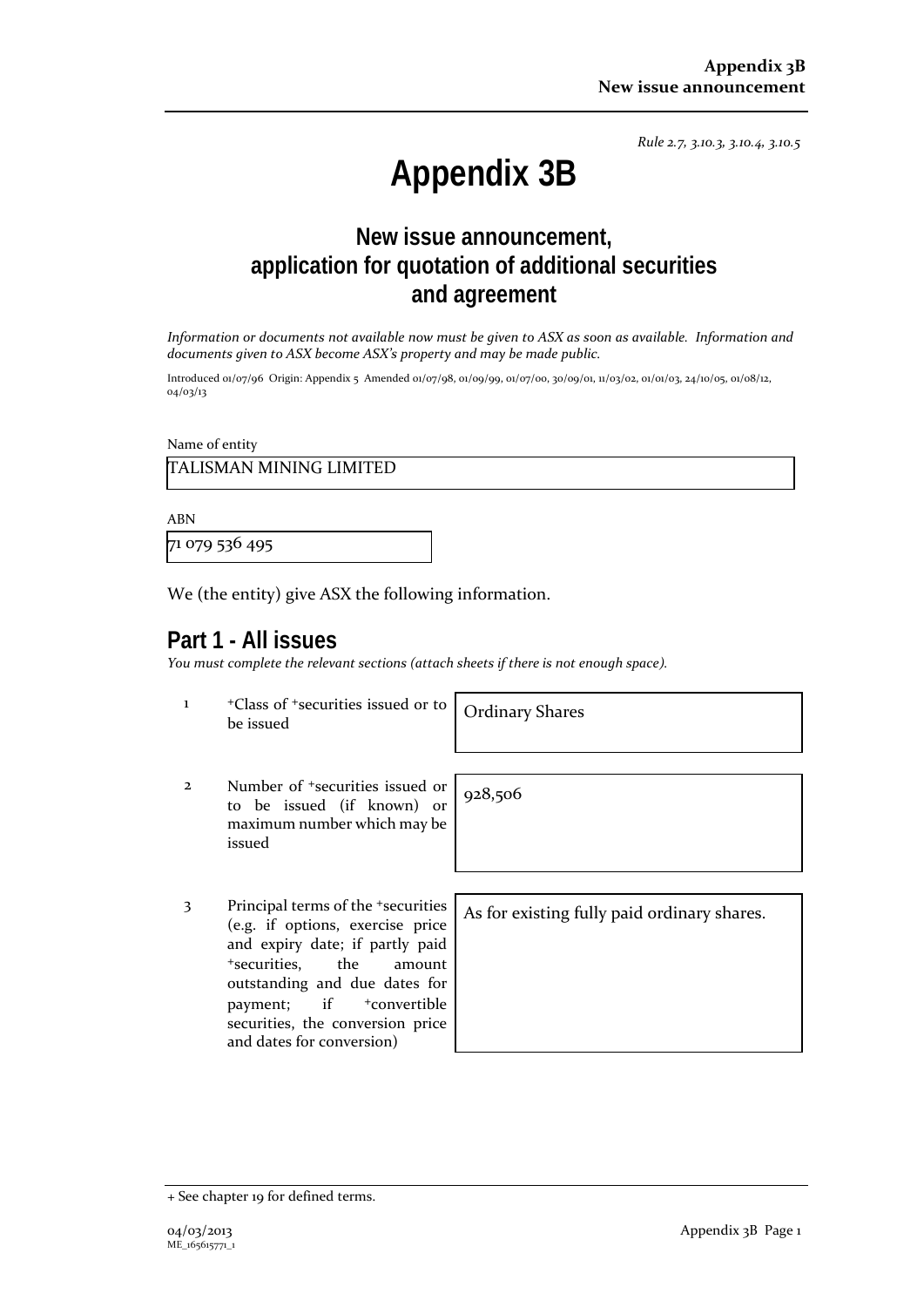| 4  | Do the <sup>+</sup> securities rank equally in<br>all respects from the <sup>+</sup> issue date<br>with an existing <sup>+</sup> class of quoted<br>+securities?                                                                                                                                                                                                                                                                | Yes                                                                                                                                                                |
|----|---------------------------------------------------------------------------------------------------------------------------------------------------------------------------------------------------------------------------------------------------------------------------------------------------------------------------------------------------------------------------------------------------------------------------------|--------------------------------------------------------------------------------------------------------------------------------------------------------------------|
|    | If the additional <sup>+</sup> securities do<br>not rank equally, please state:<br>the date from which they do<br>the extent to which they<br>for<br>participate<br>the<br>next<br>dividend, (in the case of a<br>trust, distribution) or interest<br>payment<br>the extent to which they do<br>not rank equally, other than<br>relation to<br>the<br>in.<br>next<br>dividend,<br>distribution<br><b>or</b><br>interest payment |                                                                                                                                                                    |
| 5  | Issue price or consideration                                                                                                                                                                                                                                                                                                                                                                                                    | \$0.1077                                                                                                                                                           |
| 6  | Purpose of the issue<br>(If issued as consideration for the<br>acquisition of assets,<br>clearly<br>identify those assets)                                                                                                                                                                                                                                                                                                      | Issue of ordinary shares in lieu of cash<br>consideration payable pursuant to a Farm-in<br>Agreement relating to the Lucknow Gold<br>Project dated 26 August 2019. |
| 6a | Is the entity an <sup>+</sup> eligible entity<br>that has obtained security holder<br>approval under rule 7.1A?<br>If Yes, complete sections 6b - 6h<br>in relation to the <sup>+</sup> securities the<br>subject of this Appendix 3B, and<br>comply with section 6i                                                                                                                                                            | Yes                                                                                                                                                                |
| 6b | The date the security holder<br>resolution under rule 7.1A was<br>passed                                                                                                                                                                                                                                                                                                                                                        | 30 November 2018                                                                                                                                                   |
| 6с | Number of <sup>+</sup> securities issued<br>without security holder approval<br>under rule 7.1                                                                                                                                                                                                                                                                                                                                  | 928,506                                                                                                                                                            |
|    |                                                                                                                                                                                                                                                                                                                                                                                                                                 |                                                                                                                                                                    |

<sup>+</sup> See chapter 19 for defined terms.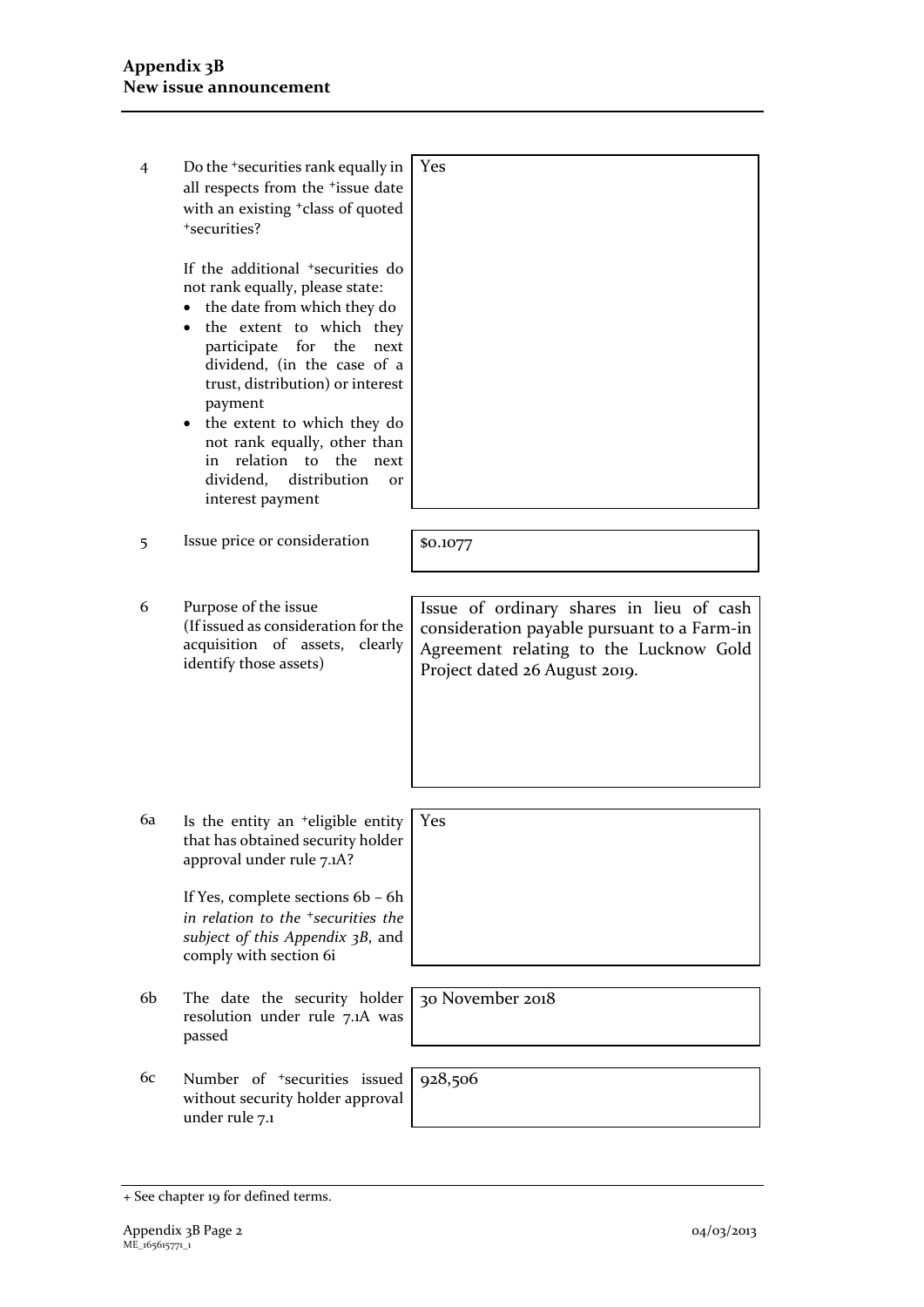- 6d Number of +securities issued with security holder approval under rule 7.1A
- 6e Number of +securities issued with security holder approval under rule 7.3, or another specific security holder approval (specify date of meeting)
- 6f Number of +securities issued under an exception in rule 7.2
- 6g If +securities issued under rule 7.1A, was issue price at least 75% of 15 day VWAP as calculated under rule 7.1A.3? Include the +issue date and both values. Include the source of the VWAP calculation.
- 6h If +securities were issued under rule 7.1A for non-cash consideration, state date on which valuation of consideration was released to ASX Market Announcements
- 6i Calculate the entity's remaining issue capacity under rule 7.1 and rule 7.1A – complete Annexure 1 and release to ASX Market Announcements

#### 7 +Issue dates

Note: The issue date may be prescribed by ASX (refer to the definition of issue date in rule 19.12). For example, the issue date for a pro rata entitlement issue must comply with the applicable timetable in Appendix 7A.

Cross reference: item 33 of Appendix 3B.

8 Number and <sup>+</sup>class of all <sup>+</sup>securities quoted on ASX (*including* the <sup>+</sup>securities in section 2 if applicable)

| Number      | <sup>+</sup> Class     |
|-------------|------------------------|
| 185,699,879 | <b>Ordinary Shares</b> |
|             |                        |
|             |                        |
|             |                        |
|             |                        |
|             |                        |

Nil

Nil

Nil

N/A

26 August 2019

Refer Annexure 1

30 October 2019

+ See chapter 19 for defined terms.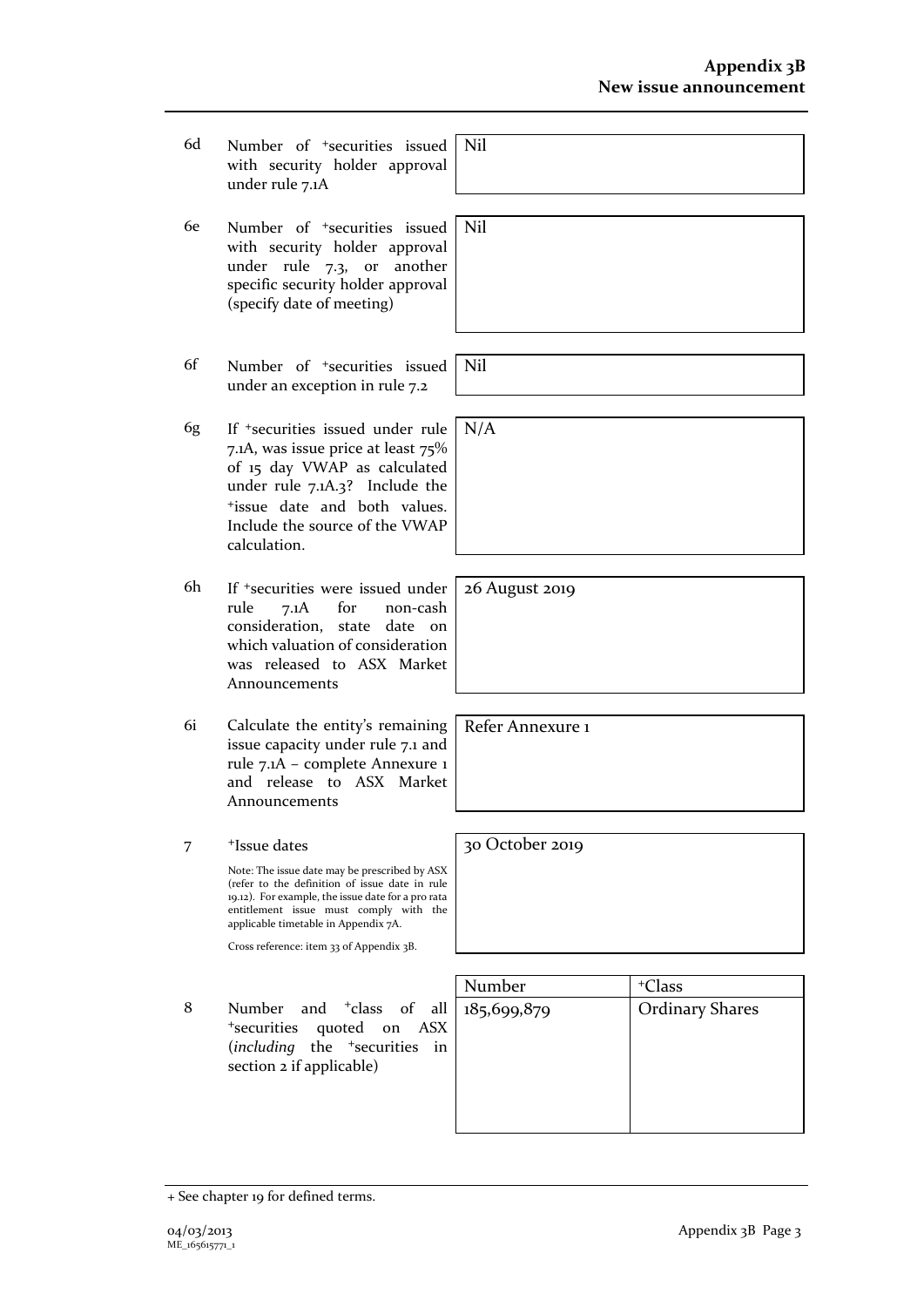|   |                                                                       | Number            | <sup>+</sup> Class      |       |               |
|---|-----------------------------------------------------------------------|-------------------|-------------------------|-------|---------------|
| 9 | Number and <sup>+</sup> class of<br>all                               |                   | <b>UNLISTED OPTIONS</b> |       |               |
|   | *securities not quoted on ASX                                         |                   | <b>Ex Price</b>         |       | <b>Expiry</b> |
|   | (including the <sup>+</sup> securities in<br>section 2 if applicable) | 150,000           | \$                      | 0.364 | 31/10/19      |
|   |                                                                       | 140,000           | \$                      | 0.404 | 31/10/19      |
|   |                                                                       | 40,000            | \$                      | 0.464 | 31/10/21      |
|   |                                                                       | 40,000            | \$                      | 0.504 | 31/10/21      |
|   |                                                                       | 2,527,780         | \$                      | 0.141 | 31/10/20      |
|   |                                                                       | 2,527,779         | \$                      | 0.158 | 31/10/20      |
|   |                                                                       | 2,527,777         | \$                      | 0.176 | 31/10/20      |
|   |                                                                       | 2,527,780         | \$                      | 0.141 | 31/10/21      |
|   |                                                                       | 2,527,777         | \$                      | 0.158 | 31/10/21      |
|   |                                                                       | 2,527,776         | \$                      | 0.176 | 31/10/21      |
|   |                                                                       | 2,527,780         | \$                      | 0.141 | 31/10/22      |
|   |                                                                       | 2,527,776         | \$                      | 0.158 | 31/10/22      |
|   |                                                                       | 2,527,775         | \$                      | 0.176 | 31/10/22      |
|   |                                                                       | TOTAL: 23,120,000 |                         |       |               |

10 Dividend policy (in the case of N/A a trust, distribution policy) on<br>the increased capital the  $\qquad$  increased (interests)

# **Part 2 - Pro rata issue**

| 11                | security holder approval $N/A$<br>$\mathbf{I}$ s<br>required?               |     |
|-------------------|-----------------------------------------------------------------------------|-----|
| $12 \overline{ }$ | Is the issue renounceable or non- $\mid N/A \rangle$<br>renounceable?       |     |
| 13                | Ratio in which the $\pm$ securities will   N/A<br>be offered                |     |
| 14                | <sup>+</sup> Class of <sup>+</sup> securities to which the<br>offer relates | N/A |
| 15                | to determine<br>+Record date<br>entitlements                                | N/A |

<sup>+</sup> See chapter 19 for defined terms.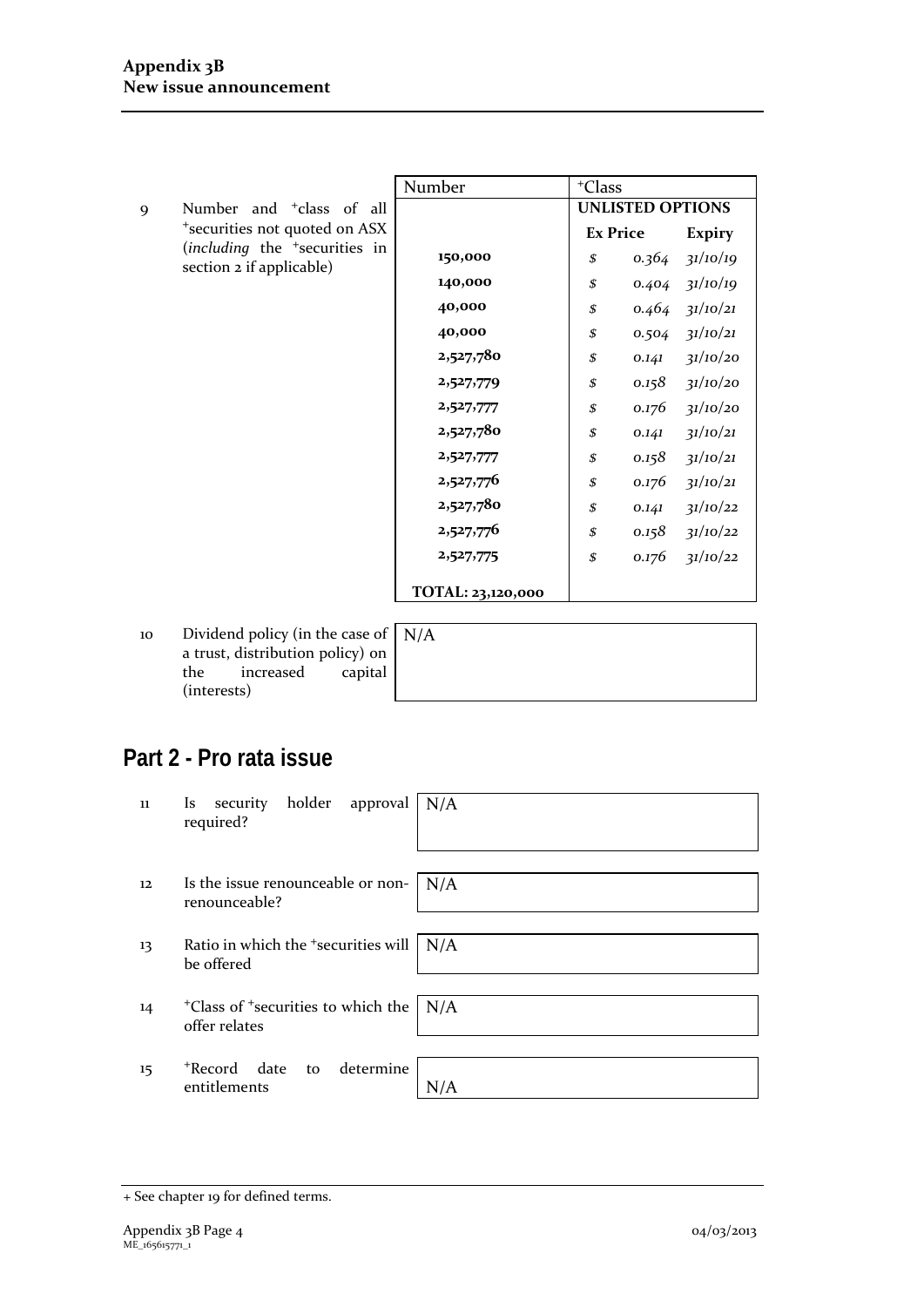- 16 Will holdings on different registers (or subregisters) be aggregated for calculating entitlements?
- 17 Policy for deciding entitlements in relation to fractions
- 18 Names of countries in which the entity has security holders who will not be sent new offer documents

Note: Security holders must be told how their entitlements are to be dealt with. Cross reference: rule 7.7.

19 Closing date for receipt of acceptances or renunciations

N/A

 $N/A$ 

N/A

 $N/A$ 

<sup>+</sup> See chapter 19 for defined terms.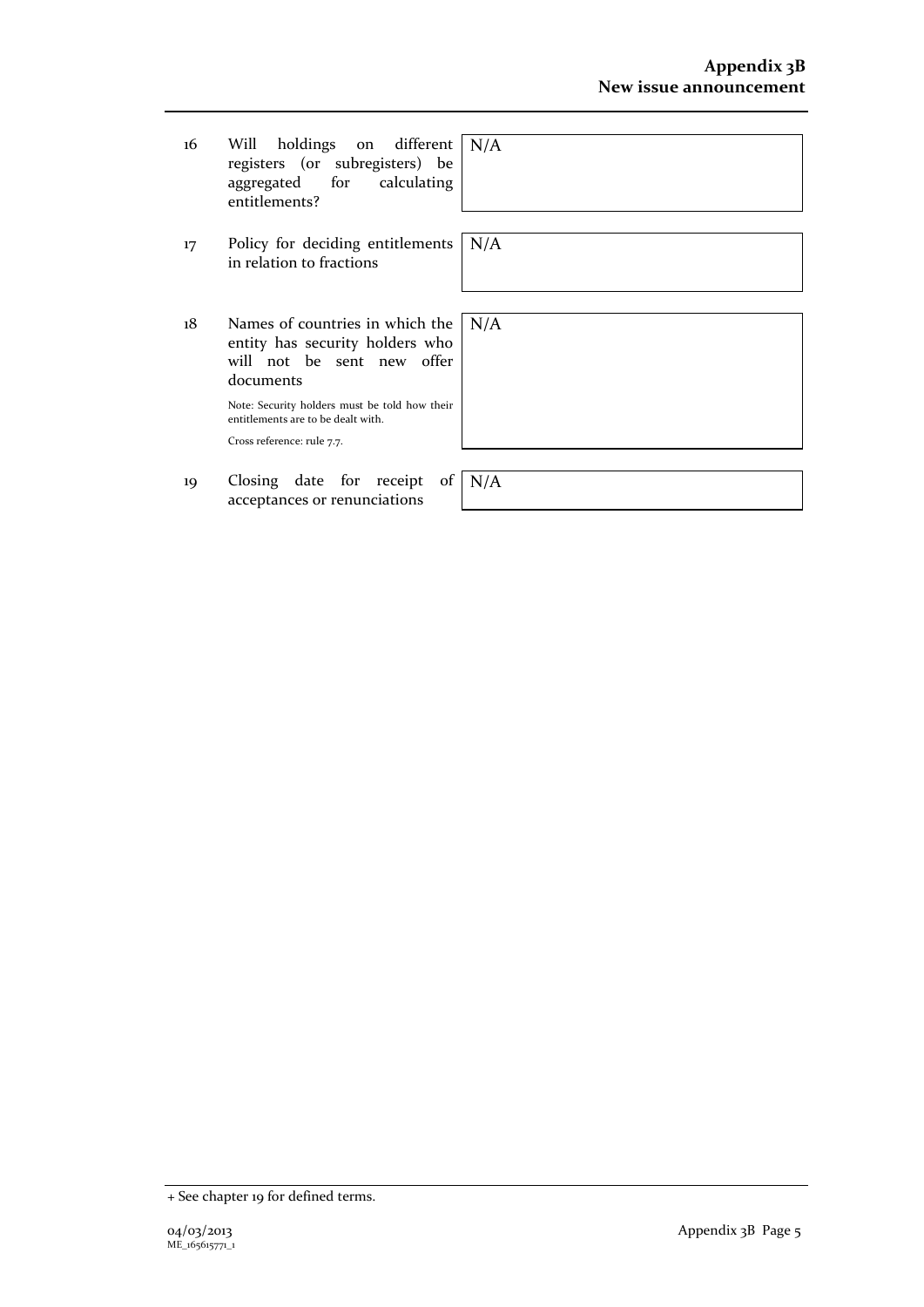### **Appendix 3B New issue announcement**

| 20 | Names of any underwriters                                                                                                                                               | N/A |
|----|-------------------------------------------------------------------------------------------------------------------------------------------------------------------------|-----|
| 21 | Amount of any underwriting fee<br>or commission                                                                                                                         | N/A |
| 22 | Names of any brokers to the issue                                                                                                                                       | N/A |
| 23 | Fee or commission payable to the<br>broker to the issue                                                                                                                 | N/A |
| 24 | Amount of any handling fee<br>payable to brokers who lodge<br>acceptances or renunciations on<br>behalf of security holders                                             | N/A |
| 25 | If the issue is contingent on<br>security holders' approval, the<br>date of the meeting                                                                                 | N/A |
| 26 | Date entitlement and acceptance<br>form and offer documents will be<br>sent to persons entitled                                                                         | N/A |
| 27 | If the entity has issued options,<br>and the terms entitle option<br>holders to participate on exercise,<br>the date on which notices will be<br>sent to option holders | N/A |
| 28 | Date rights trading will begin (if<br>applicable)                                                                                                                       | N/A |
| 29 | Date rights trading will end $(ii)$<br>applicable)                                                                                                                      | N/A |
| 30 | How do security holders sell their<br>entitlements in full through a<br>broker?                                                                                         | N/A |
| 31 | How do security holders sell part<br>of their entitlements through a<br>for<br>broker<br>and<br>accept<br>the<br>balance?                                               | N/A |

<sup>+</sup> See chapter 19 for defined terms.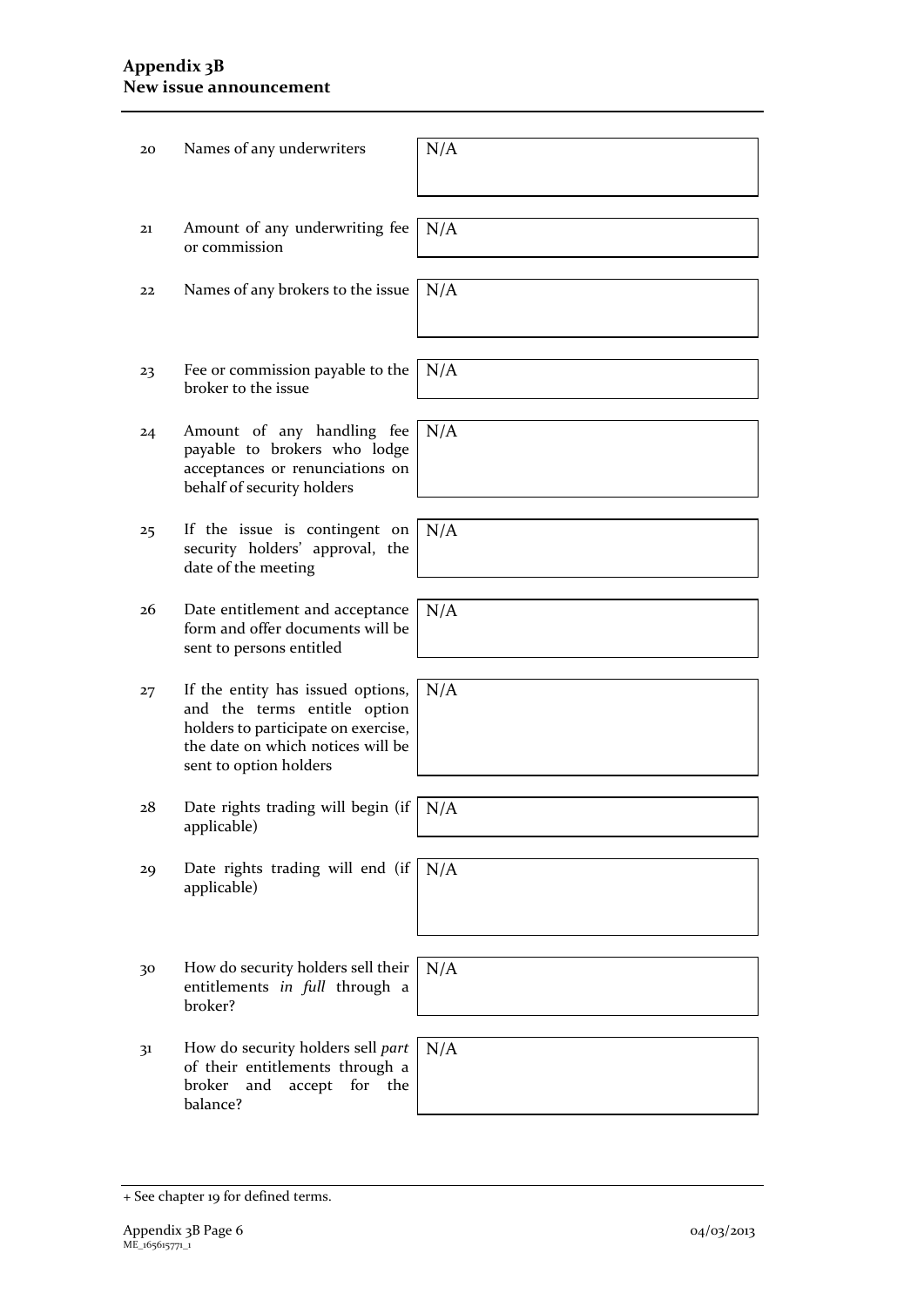32 How do security holders dispose of their entitlements (except by sale through a broker)? N/A

 $33$  +Issue date  $N/A$ 

## **Part 3 - Quotation of securities (N/A)**

*You need only complete this section if you are applying for quotation of securities*

34 Type of <sup>+</sup>securities (*tick one*) (a)  $\sqrt{\phantom{a}}$  +Securities described in Part 1 (b)  $\Box$  All other  $\ddagger$  securities Example: restricted securities at the end of the escrowed period, partly paid securities that become fully paid,

## **Entities that have ticked box 34(a)**

securities

### **Additional securities forming a new class of securities** N/A

*Tick to indicate you are providing the information or documents*

- 
- 35 If the <sup>+</sup>securities are <sup>+</sup>equity securities, the names of the 20 largest holders of the additional <sup>+</sup>securities, and the number and percentage of additional <sup>+</sup>securities held by those holders

employee incentive share securities when restriction ends, securities issued on expiry or conversion of convertible

36 If the +securities are +equity securities, a distribution schedule of the additional <sup>+</sup>securities setting out the number of holders in the categories 1 - 1,000 1,001 - 5,000 5,001 - 10,000 10,001 - 100,000 100,001 and over

37 A copy of any trust deed for the additional <sup>+</sup>securities

<sup>+</sup> See chapter 19 for defined terms.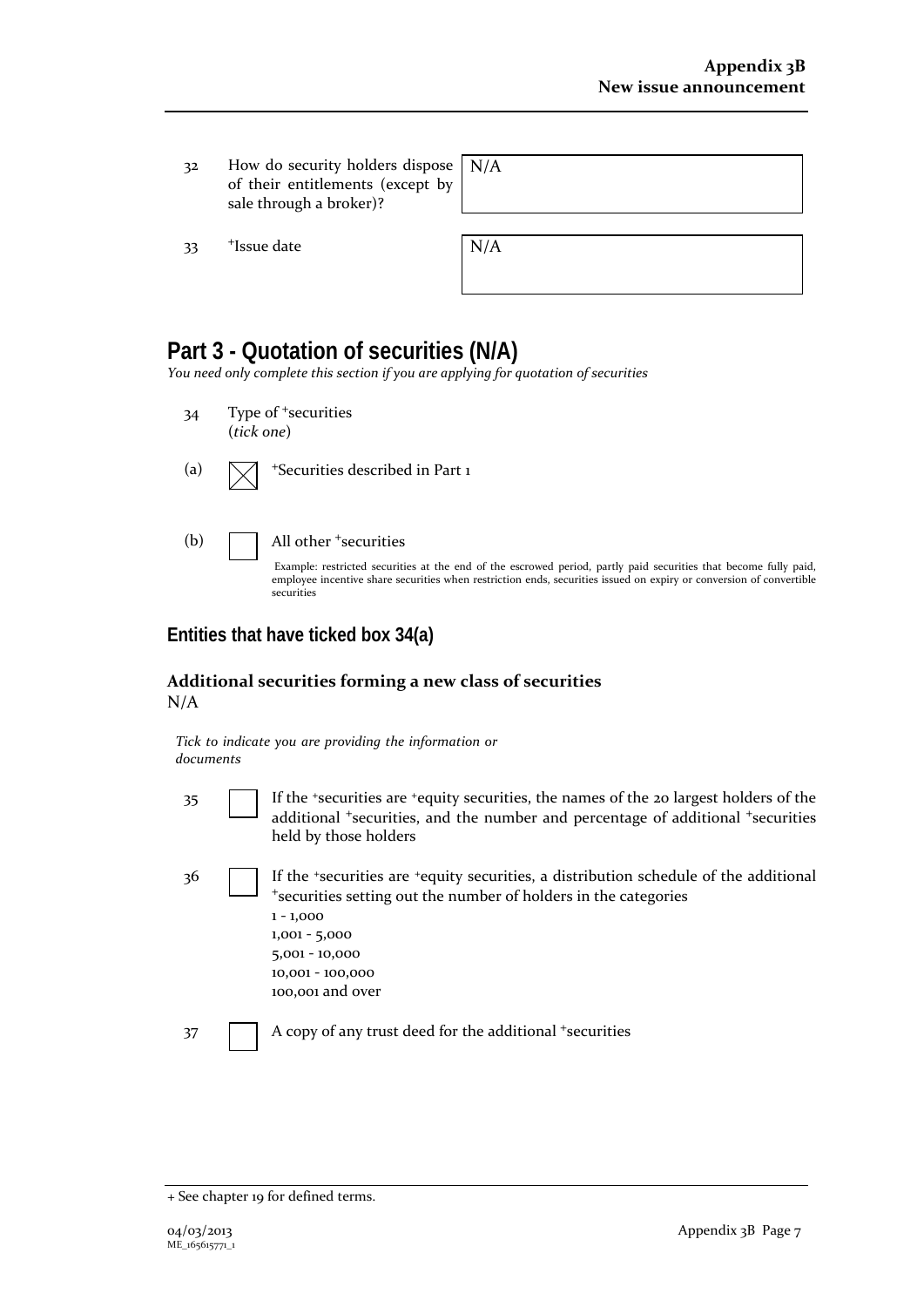## **Entities that have ticked box 34(b)**

| 38 | Number of <sup>+</sup> securities for which<br><sup>+</sup> quotation is sought                                                                                                                                                                                                                                                                                                                                                                                                                                                                                                                                     | N/A           |                    |
|----|---------------------------------------------------------------------------------------------------------------------------------------------------------------------------------------------------------------------------------------------------------------------------------------------------------------------------------------------------------------------------------------------------------------------------------------------------------------------------------------------------------------------------------------------------------------------------------------------------------------------|---------------|--------------------|
| 39 | <sup>+</sup> Class of <sup>+</sup> securities for which<br>quotation is sought                                                                                                                                                                                                                                                                                                                                                                                                                                                                                                                                      | N/A           |                    |
| 40 | Do the <sup>+</sup> securities rank equally in<br>all respects from the <sup>+</sup> issue date<br>with an existing <sup>+</sup> class of quoted<br>*securities?<br>If the additional <sup>+</sup> securities do not<br>rank equally, please state:<br>the date from which they do<br>extent<br>which<br>the<br>to<br>they<br>for<br>participate<br>the<br>next<br>dividend, (in the case of a trust,<br>distribution)<br><b>or</b><br>interest<br>payment<br>the extent to which they do not<br>rank equally, other than in<br>relation to the next dividend,<br>distribution<br>interest<br>$\alpha$ r<br>payment | N/A           |                    |
| 41 | Reason for request for quotation<br>now<br>Example: In the case of restricted securities, end<br>of restriction period<br>(if issued upon conversion of<br>another <sup>+</sup> security, clearly identify<br>that other 'security)                                                                                                                                                                                                                                                                                                                                                                                 | N/A           |                    |
| 42 | Number<br><sup>+</sup> class<br>of<br>all<br>and                                                                                                                                                                                                                                                                                                                                                                                                                                                                                                                                                                    | Number<br>N/A | <sup>+</sup> Class |

<sup>+</sup>securities quoted on ASX (*including* the <sup>+</sup>securities in clause  $38)$ 

| Number | <sup>+</sup> Class |
|--------|--------------------|
| N/A    |                    |
|        |                    |
|        |                    |
|        |                    |
|        |                    |
|        |                    |
|        |                    |

<sup>+</sup> See chapter 19 for defined terms.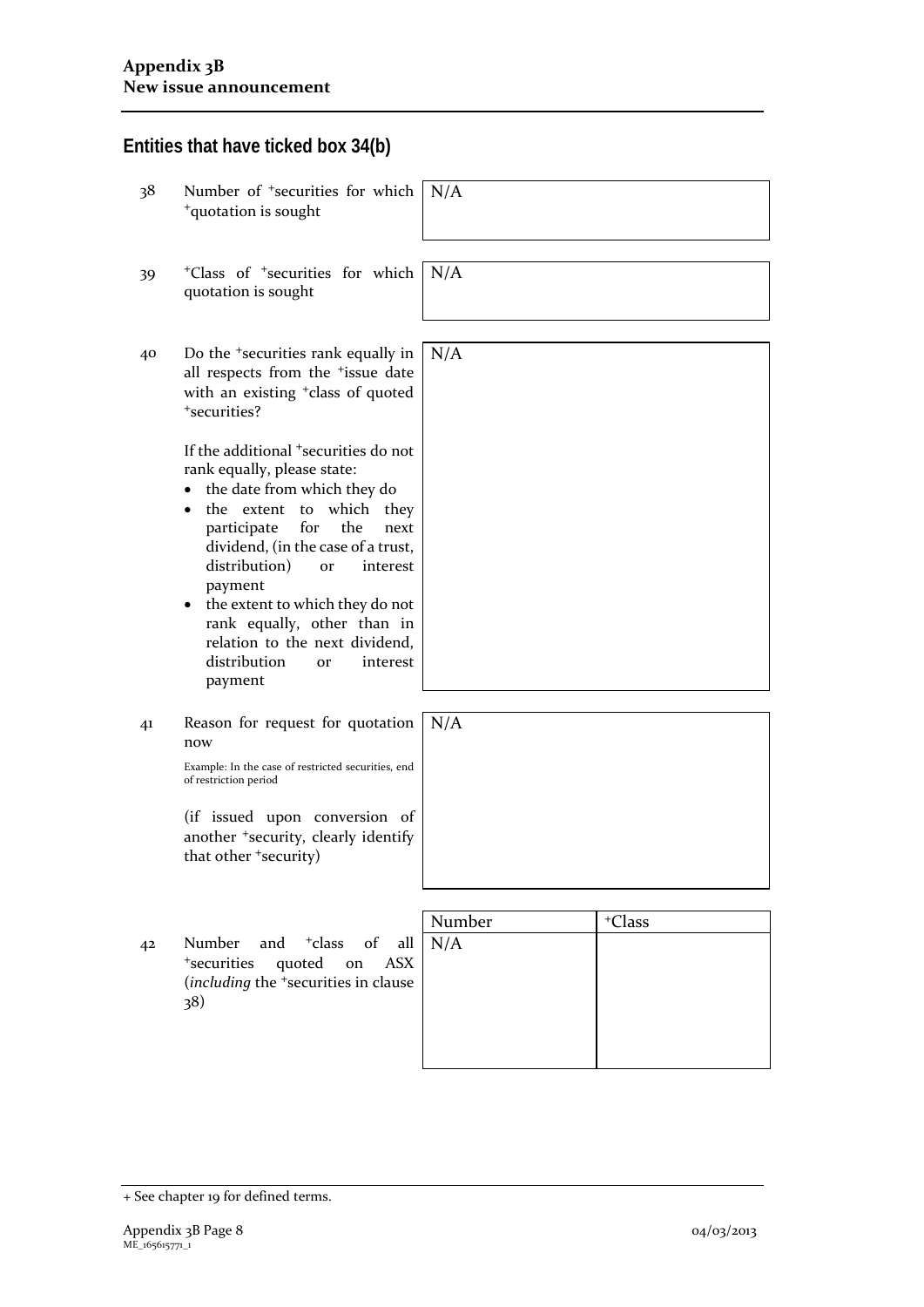### **Quotation agreement**

- 1 <sup>+</sup>Quotation of our additional +securities is in ASX's absolute discretion. ASX may quote the +securities on any conditions it decides.
- 2 We warrant the following to ASX.
	- The issue of the +securities to be quoted complies with the law and is not for an illegal purpose.
	- There is no reason why those \*securities should not be granted \*quotation.
	- An offer of the *\*securities* for sale within 12 months after their issue will not require disclosure under section  $707(3)$  or section 1012C(6) of the Corporations Act.

Note: An entity may need to obtain appropriate warranties from subscribers for the securities in order to be able to give this warranty

- Section 724 or section 1016E of the Corporations Act does not apply to any applications received by us in relation to any +securities to be quoted and that no-one has any right to return any +securities to be quoted under sections 737, 738 or 1016F of the Corporations Act at the time that we request that the <sup>+</sup>securities be quoted.
- If we are a trust, we warrant that no person has the right to return the <sup>+</sup>securities to be quoted under section 1019B of the Corporations Act at the time that we request that the +securities be quoted.
- 3 We will indemnify ASX to the fullest extent permitted by law in respect of any claim, action or expense arising from or connected with any breach of the warranties in this agreement.
- 4 We give ASX the information and documents required by this form. If any information or document is not available now, we will give it to ASX before <sup>+</sup>quotation of the +securities begins. We acknowledge that ASX is relying on the information and documents. We warrant that they are (will be) true and complete.

Sign here: ............................................................Date: 30 October 2019 (Company Secretary)

Print name: Shaun Vokes

== == == == ==

<sup>+</sup> See chapter 19 for defined terms.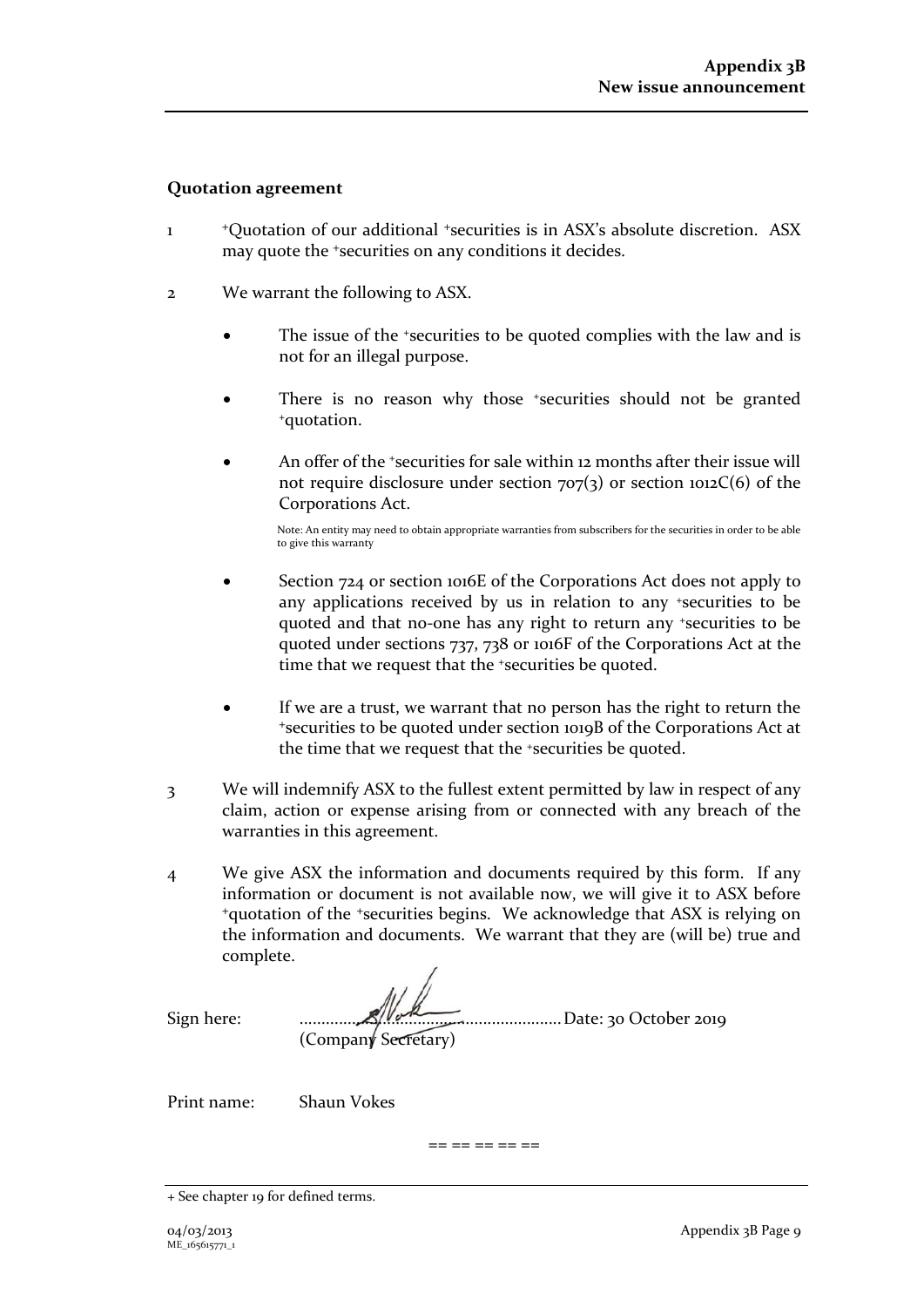# **Appendix 3B – Annexure 1**

# **Calculation of placement capacity under rule 7.1 and rule 7.1A for eligible entities**

Introduced 01/08/12 Amended 04/03/13

## **Part 1**

| Rule 7.1 – Issues exceeding 15% of capital<br>Step 1: Calculate "A", the base figure from which the placement<br>capacity is calculated                                                                                                                                                                                         |             |
|---------------------------------------------------------------------------------------------------------------------------------------------------------------------------------------------------------------------------------------------------------------------------------------------------------------------------------|-------------|
|                                                                                                                                                                                                                                                                                                                                 |             |
| Add the following:                                                                                                                                                                                                                                                                                                              |             |
| Number of fully paid +ordinary<br>$\bullet$<br>securities issued in that 12 month<br>period under an exception in rule 7.2                                                                                                                                                                                                      |             |
| Number of fully paid +ordinary<br>$\bullet$<br>securities issued in that 12 month<br>period with shareholder approval                                                                                                                                                                                                           |             |
| Number of partly paid +ordinary<br>$\bullet$<br>securities that became fully paid in that<br>12 month period                                                                                                                                                                                                                    |             |
| Note:<br>Include only ordinary securities here -<br>other classes of equity securities<br>cannot be added<br>Include here (if applicable) the<br>securities the subject of the Appendix<br>3B to which this form is annexed<br>It may be useful to set out issues of<br>securities on different dates as<br>separate line items |             |
| <b>Subtract</b> the number of fully paid<br>*ordinary securities cancelled during that<br>12 month period                                                                                                                                                                                                                       |             |
| "А"                                                                                                                                                                                                                                                                                                                             | 185,699,879 |

<sup>+</sup> See chapter 19 for defined terms.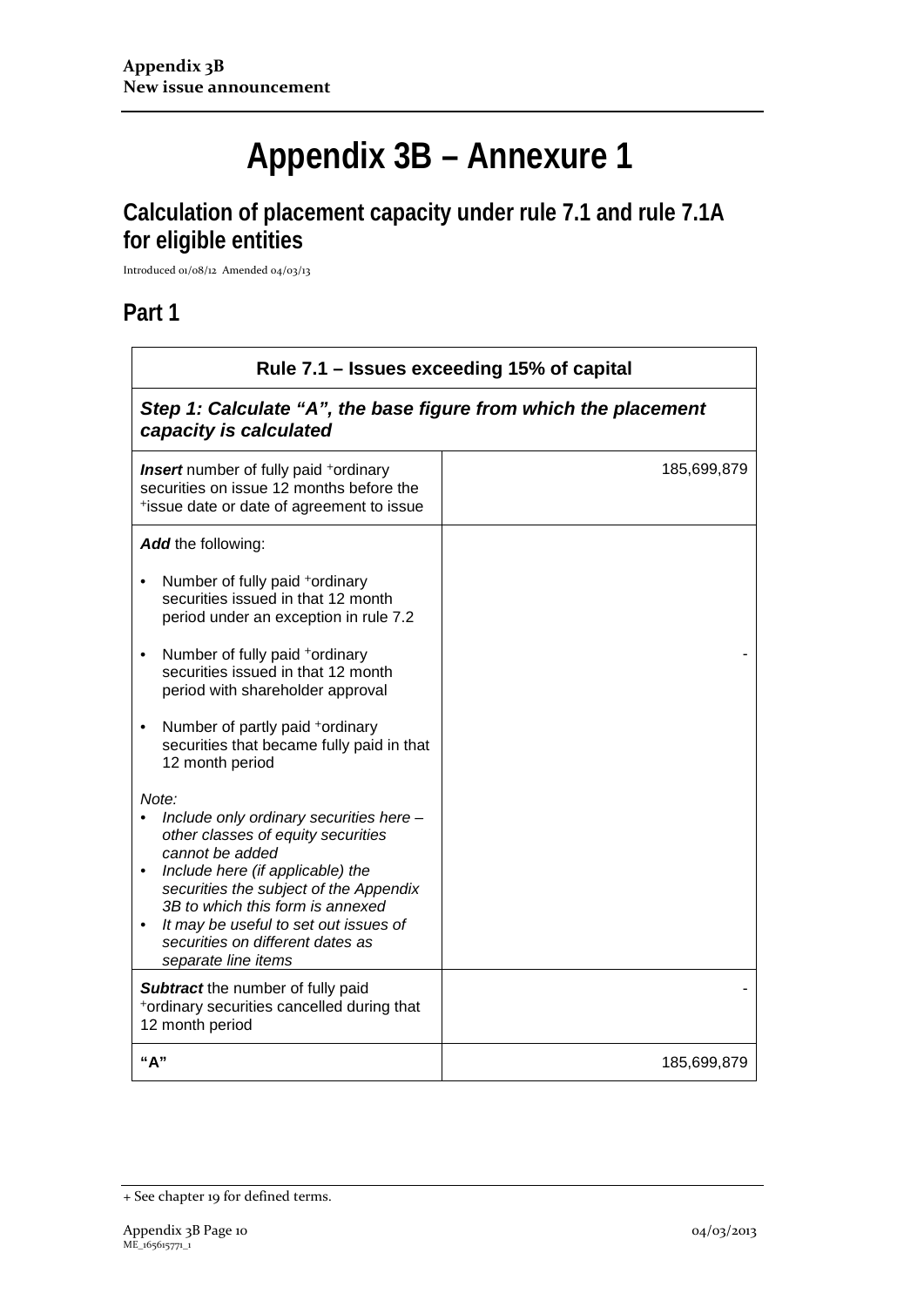| Step 2: Calculate 15% of "A"                                                                                                                                                                                                                                                                                                        |                                                                                                                                                       |  |
|-------------------------------------------------------------------------------------------------------------------------------------------------------------------------------------------------------------------------------------------------------------------------------------------------------------------------------------|-------------------------------------------------------------------------------------------------------------------------------------------------------|--|
| "B"                                                                                                                                                                                                                                                                                                                                 | 0.15                                                                                                                                                  |  |
|                                                                                                                                                                                                                                                                                                                                     | [Note: this value cannot be changed]                                                                                                                  |  |
| Multiply "A" by 0.15                                                                                                                                                                                                                                                                                                                | 27,854,982                                                                                                                                            |  |
| Step 3: Calculate "C", the amount of placement capacity under rule<br>7.1 that has already been used                                                                                                                                                                                                                                |                                                                                                                                                       |  |
| <b>Insert</b> number of <sup>+</sup> equity securities issued<br>or agreed to be issued in that 12 month<br>period not counting those issued:<br>Under an exception in rule 7.2                                                                                                                                                     | 928,506 - issued 30 October 2019<br>2,071,494 – balance of theoretical<br>maximum number of shares capable of<br>being issued to Lucknow Gold Pty Ltd |  |
| Under rule 7.1A                                                                                                                                                                                                                                                                                                                     | pursuant to the Farm-in Agreement dated<br>26 August 2019.                                                                                            |  |
| With security holder approval under<br>٠<br>rule 7.1 or rule 7.4                                                                                                                                                                                                                                                                    |                                                                                                                                                       |  |
| Note:<br>This applies to equity securities, unless<br>specifically excluded - not just ordinary<br>securities<br>Include here (if applicable) the<br>securities the subject of the Appendix<br>3B to which this form is annexed<br>It may be useful to set out issues of<br>securities on different dates as<br>separate line items |                                                                                                                                                       |  |
| "C"                                                                                                                                                                                                                                                                                                                                 | 3,000,000                                                                                                                                             |  |
| Step 4: Subtract "C" from ["A" x "B"] to calculate remaining<br>placement capacity under rule 7.1                                                                                                                                                                                                                                   |                                                                                                                                                       |  |
| "A" x 0.15                                                                                                                                                                                                                                                                                                                          | 27,854,982                                                                                                                                            |  |
| Note: number must be same as shown in<br>Step 2                                                                                                                                                                                                                                                                                     |                                                                                                                                                       |  |
| Subtract "C"                                                                                                                                                                                                                                                                                                                        | 3,000,000                                                                                                                                             |  |
| Note: number must be same as shown in<br>Step 3                                                                                                                                                                                                                                                                                     |                                                                                                                                                       |  |
| <b>Total</b> ["A" $\times$ 0.15] - "C"                                                                                                                                                                                                                                                                                              | 24,854,982 [Note: this is the remaining<br>placement capacity under rule 7.1]                                                                         |  |

<sup>+</sup> See chapter 19 for defined terms.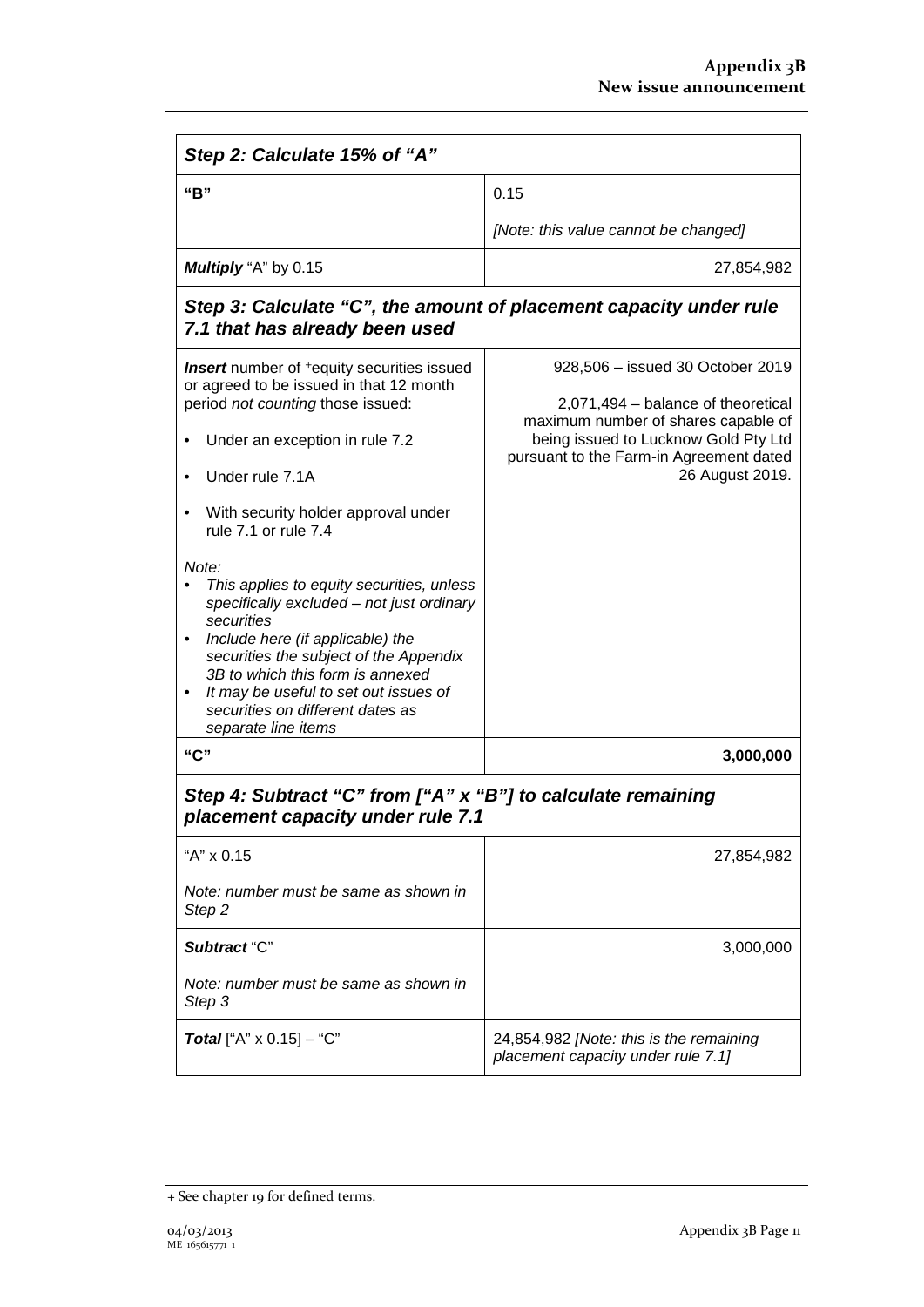# **Part 2**

| Rule 7.1A – Additional placement capacity for eligible entities                                                                                                                                                                                                                                                                                                                                                                                                                                               |                                    |  |
|---------------------------------------------------------------------------------------------------------------------------------------------------------------------------------------------------------------------------------------------------------------------------------------------------------------------------------------------------------------------------------------------------------------------------------------------------------------------------------------------------------------|------------------------------------|--|
| Step 1: Calculate "A", the base figure from which the placement<br>capacity is calculated                                                                                                                                                                                                                                                                                                                                                                                                                     |                                    |  |
| "A"                                                                                                                                                                                                                                                                                                                                                                                                                                                                                                           | 185,699,879                        |  |
| Note: number must be same as shown in<br>Step 1 of Part 1                                                                                                                                                                                                                                                                                                                                                                                                                                                     |                                    |  |
| Step 2: Calculate 10% of "A"                                                                                                                                                                                                                                                                                                                                                                                                                                                                                  |                                    |  |
| "ח"                                                                                                                                                                                                                                                                                                                                                                                                                                                                                                           | 0.10                               |  |
|                                                                                                                                                                                                                                                                                                                                                                                                                                                                                                               | Note: this value cannot be changed |  |
| Multiply "A" by 0.10                                                                                                                                                                                                                                                                                                                                                                                                                                                                                          | 18,569,988                         |  |
| Step 3: Calculate "E", the amount of placement capacity under rule<br>7.1A that has already been used                                                                                                                                                                                                                                                                                                                                                                                                         |                                    |  |
| <b>Insert</b> number of <sup>+</sup> equity securities issued<br>or agreed to be issued in that 12 month<br>period under rule 7.1A                                                                                                                                                                                                                                                                                                                                                                            |                                    |  |
| Notes:<br>This applies to equity securities $-$ not<br>just ordinary securities<br>Include here $-$ if applicable $-$ the<br>securities the subject of the Appendix<br>3B to which this form is annexed<br>Do not include equity securities issued<br>٠<br>under rule 7.1 (they must be dealt with<br>in Part 1), or for which specific security<br>holder approval has been obtained<br>It may be useful to set out issues of<br>$\bullet$<br>securities on different dates as<br>separate line items<br>"E" |                                    |  |
|                                                                                                                                                                                                                                                                                                                                                                                                                                                                                                               |                                    |  |

<sup>+</sup> See chapter 19 for defined terms.